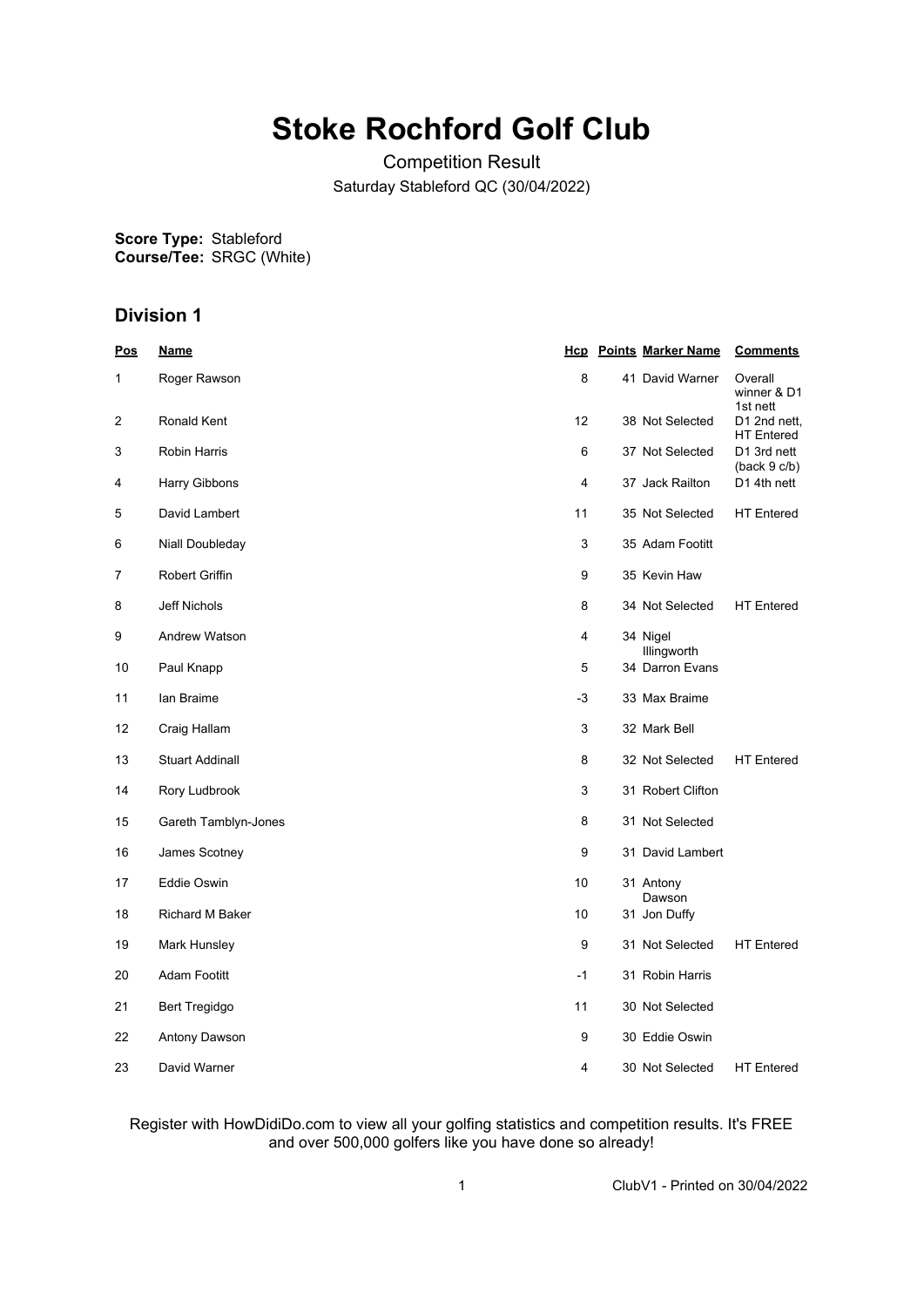## **Division 1**

| Pos | <b>Name</b>              | Hcp            | <b>Points Marker Name</b>     | <b>Comments</b>   |
|-----|--------------------------|----------------|-------------------------------|-------------------|
| 24  | Jeff Purdy               | 5              | 30 Not Selected               | <b>HT</b> Entered |
| 25  | James Bennett            | 4              | 29 Not Selected               | <b>HT</b> Entered |
| 26  | Martin Harvey            | 7              | 29 John Hitchman              |                   |
| 27  | <b>Martin Harris</b>     | 12             | 29 Kevan Lambert              |                   |
| 28  | Nigel Illingworth        | 5              | 29 Mark Goodwin               |                   |
| 29  | Steven Greenfield        | 4              | 29 Not Selected               | <b>HT</b> Entered |
| 30  | Darron Evans             | 10             | 28 Not Selected               | <b>HT</b> Entered |
| 31  | Max Braime               | 9              | 28 Not Selected               | <b>HT</b> Entered |
| 32  | Neil Tee-Boon            | 8              | 28 Martin Harris              |                   |
| 33  | <b>Robert Clifton</b>    | 6              | 28 Not Selected               | <b>HT</b> Entered |
| 34  | James Footitt            | $\overline{7}$ | 28 Not Selected               | <b>HT</b> Entered |
| 35  | James Delplanque         | 5              | 27 Not Selected               | <b>HT</b> Entered |
| 36  | Mark Goodwin             | 12             | 27 Andrew<br>Watson           |                   |
| 37  | <b>Stephen Hutchings</b> | 11             | 25 Robert Griffin             |                   |
| 38  | Simon Mulvey             | 9              | 25 Darron Evans               |                   |
| 39  | Darren Crosby            | 12             | 22 James                      |                   |
| 40  | Jim McArthur             | 12             | Delplanque<br>21 Not Selected | <b>HT</b> Entered |
| 41  | Mark Bell                | 12             | 20 Not Selected               |                   |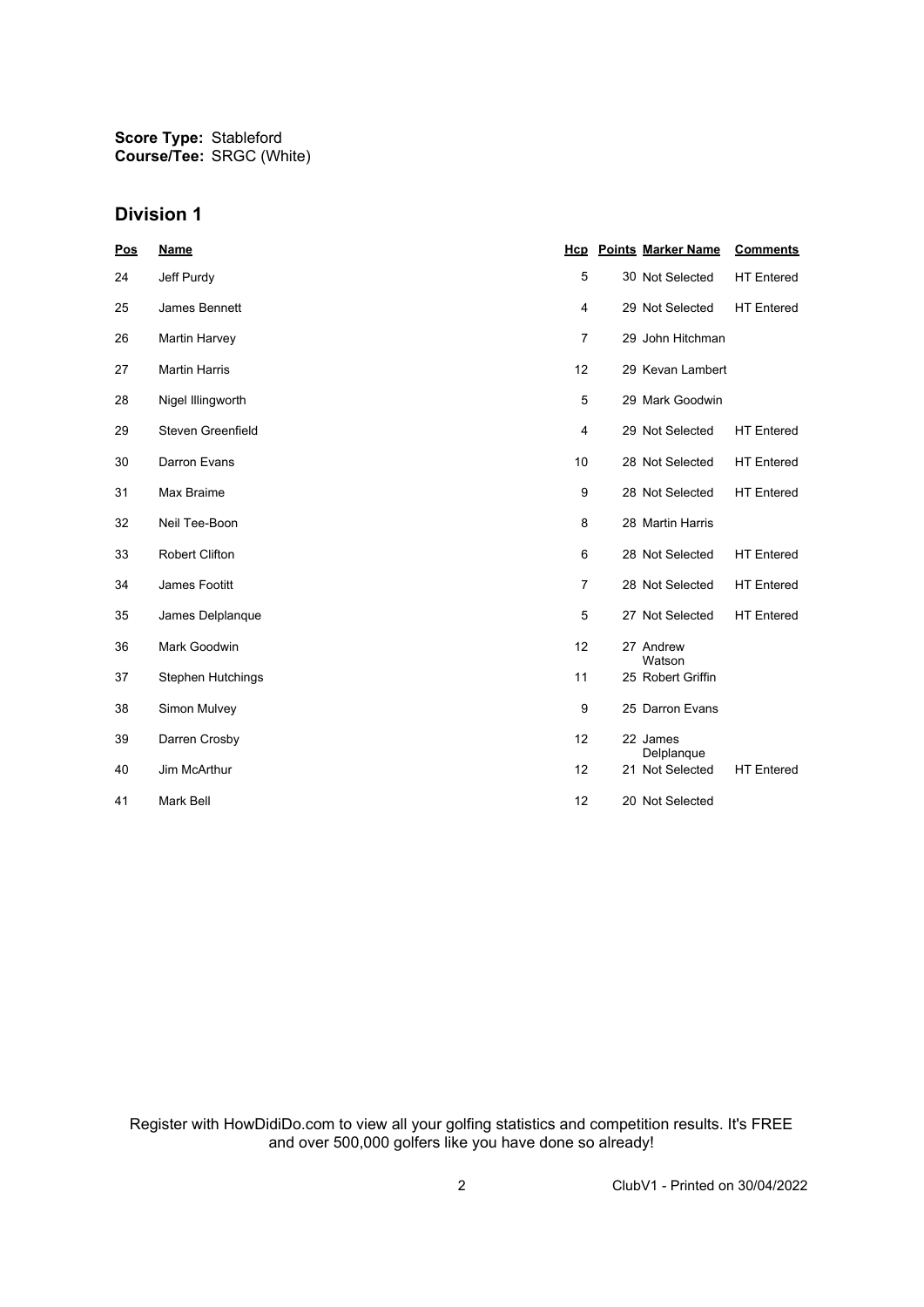## **Division 2**

| Pos | <b>Name</b>             |    | <b>Hcp</b> Points Marker Name | <b>Comments</b>                               |
|-----|-------------------------|----|-------------------------------|-----------------------------------------------|
| 1   | Jay Trussler            | 24 | 40 Not Selected               | D2 1st nett,<br><b>HT Entered</b>             |
| 2   | Martin Billson          | 28 | 38 Not Selected               | D <sub>2</sub> 2nd nett                       |
| 3   | Mark Frater             | 24 | 37 Not Selected               | D <sub>2</sub> 3rd nett,<br><b>HT Entered</b> |
| 4   | <b>Malcolm Williams</b> | 20 | 36 Not Selected               | D2 4th nett                                   |
| 5   | Adrian Redmond          | 27 | 36 Simon Morley               | (back 9 c/b)                                  |
| 6   | Kevin Haw               | 20 | 35 Robert Griffin             |                                               |
| 7   | Nick Thompson           | 19 | 34 Not Selected               |                                               |
| 8   | Martin Kerry            | 24 | 34 Michael Heath              |                                               |
| 9   | Anthony Meakin          | 19 | 34 Not Selected               | <b>HT</b> Entered                             |
| 10  | James Jackson           | 15 | 34 Not Selected               | <b>HT</b> Entered                             |
| 11  | Simon Morley            | 20 | 33 David<br>Ramshaw           |                                               |
| 12  | Paul Winstanley         | 21 | 33 Not Selected               | <b>HT</b> Entered                             |
| 13  | John Thorley            | 17 | 33 Not Selected               | <b>HT Entered</b>                             |
| 14  | <b>Nigel Roberts</b>    | 14 | 33 Malcolm<br>Williams        |                                               |
| 15  | Arthur Jack Wheeler     | 19 | 32 Not Selected               | <b>HT</b> Entered                             |
| 16  | <b>Barrie Griffin</b>   | 24 | 32 Not Selected               | <b>HT</b> Entered                             |
| 17  | <b>Steve Cawser</b>     | 25 | 32 Not Selected               | <b>HT</b> Entered                             |
| 18  | Mark Lord               | 23 | 32 Not Selected               | <b>HT</b> Entered                             |
| 19  | Greg Ewart              | 15 | 32 Not Selected               |                                               |
| 20  | <b>Phil Hewes</b>       | 21 | 31 David<br>Hardingham        |                                               |
| 21  | Patrick Reynolds        | 21 | 31 Not Selected               | <b>HT</b> Entered                             |
| 22  | Michael Heath           | 13 | 31 Martin Kerry               |                                               |
| 23  | Andrew Burley           | 16 | 31 David Hucknall             |                                               |
| 24  | David Hardingham        | 15 | 31 Not Selected               | <b>HT</b> Entered                             |
| 25  | Kevan Lambert           | 15 | 30 Not Selected               | <b>HT Entered</b>                             |
| 26  | James Bonshor           | 22 | 30 Not Selected               | <b>HT Entered</b>                             |
| 27  | Graham Manton           | 18 | 30 Not Selected               | <b>HT Entered</b>                             |